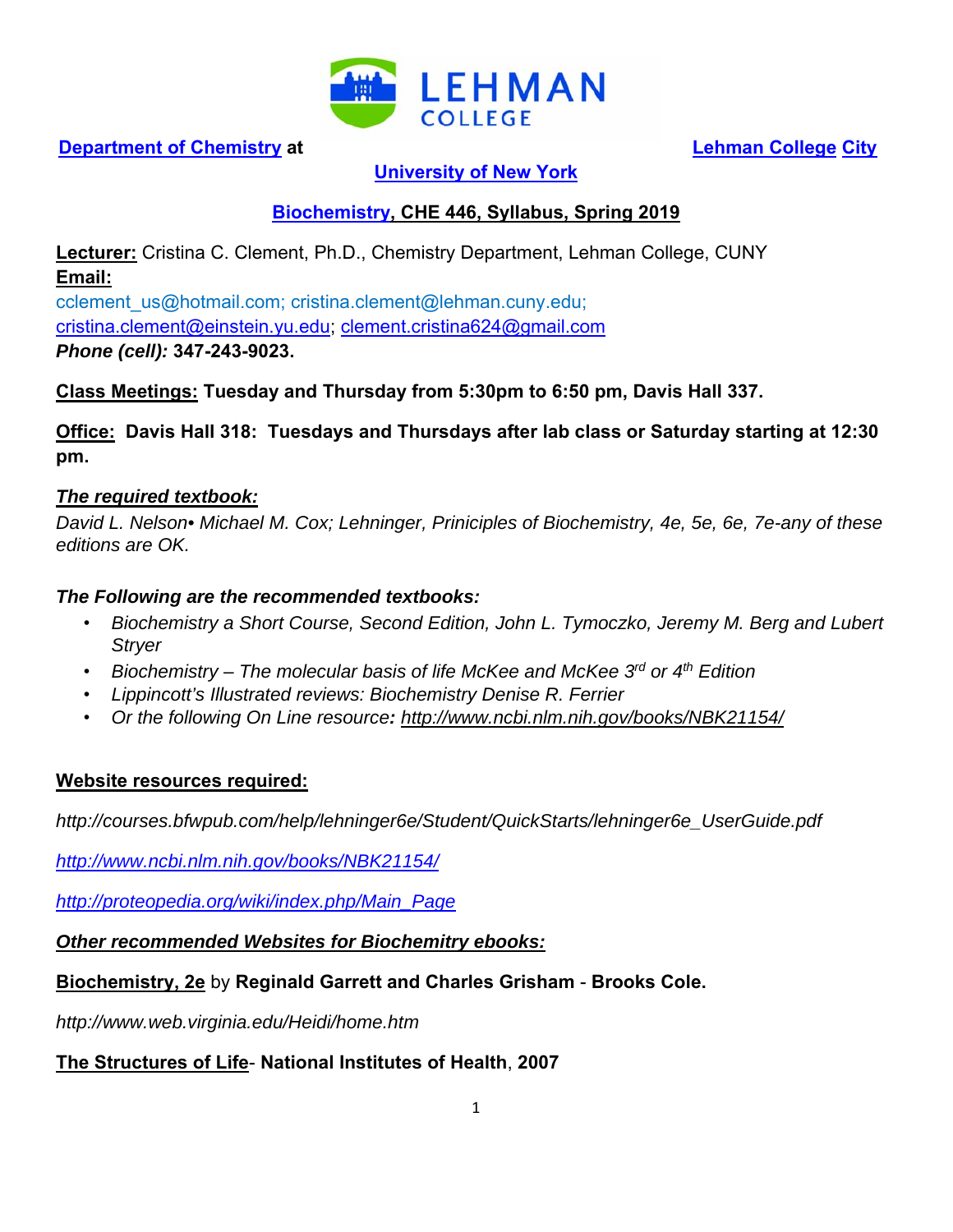*http://publications.nigms.nih.gov/structlife/ PROTEIN DATA BANK (PDB): http://www.rcsb.org/pdb/home/home.do; The Structural Biology Knowledgebase: http://sbkb.org/ http://www.elmhurst.edu/~chm/vchembook/5900verviewmet.html BRENDA: http://www.brenda-enzymes.org/* 

**Course Description:** This is a one-semester course in biochemistry covering all major metabolic pathways (catabolism and anabolism), integration of metabolism, DNA replication, repair and recombination, transcription and translation, gene expressions and regulation. Additional metabolic pathways specific for each organ and tissue in mammalian organisms will also be presented, including the action of hormones that regulate fuel metabolism; biochemistry of erythrocytes and other blood cells; liver metabolism; metabolism of the muscle cell at rest and during exercise; metabolism of the nervous system; extra-cellular matrix and connective tissue and blood coagulation and fibrinolysis. Most of the material is presented in formal lectures in conjunction with problem sets, ON-LINE access to different databases such as Protein Data Bank (PDB), Nucleic Acids Databank (NDB),NCBI and all metabolic pathways related databases:

*Human Metabolome Database (HMD): http://www.hmdb.ca, Small Molecule Pathway Database: http://smpdb.ca, KEGG PATHWAY: http://www.genome.jp/kegg/pathway.html, MetaCyc Metabolic Pathway Database: https://metacyc.org/; International Union of Biochemistry and Molecular Biology on the Nomenclature and Classification of Enzymes by the Reactions they Catalyze.*  http://web.expasy.org/pathways/ http://enzyme.expasy.org/ http://prosite.expasy.org/

https://cgap.nci.nih.gov/Pathways/BioCarta\_Pathways

# **II. COURSE REQUIREMENTS AND GRADING**

# **REQUIRED HOME WORK**:

*Sapling homework* assessment for each work will be based on the material covered in-class. Homework assignment will be averaged with 3 midterms and then with the final exam.

# !!! *The Sapling registration provides you with the ebook of Lehninger, independent than the one provided by the Bookstore at Lehman College.*

# **How to set-up your Sapling account:**

Students:

1. Go to http://saplinglearning.com and click on your country ("US Higher Ed" or "Canada") at the top right.

2a. If you already have a Sapling Learning account, log in and skip to step 3.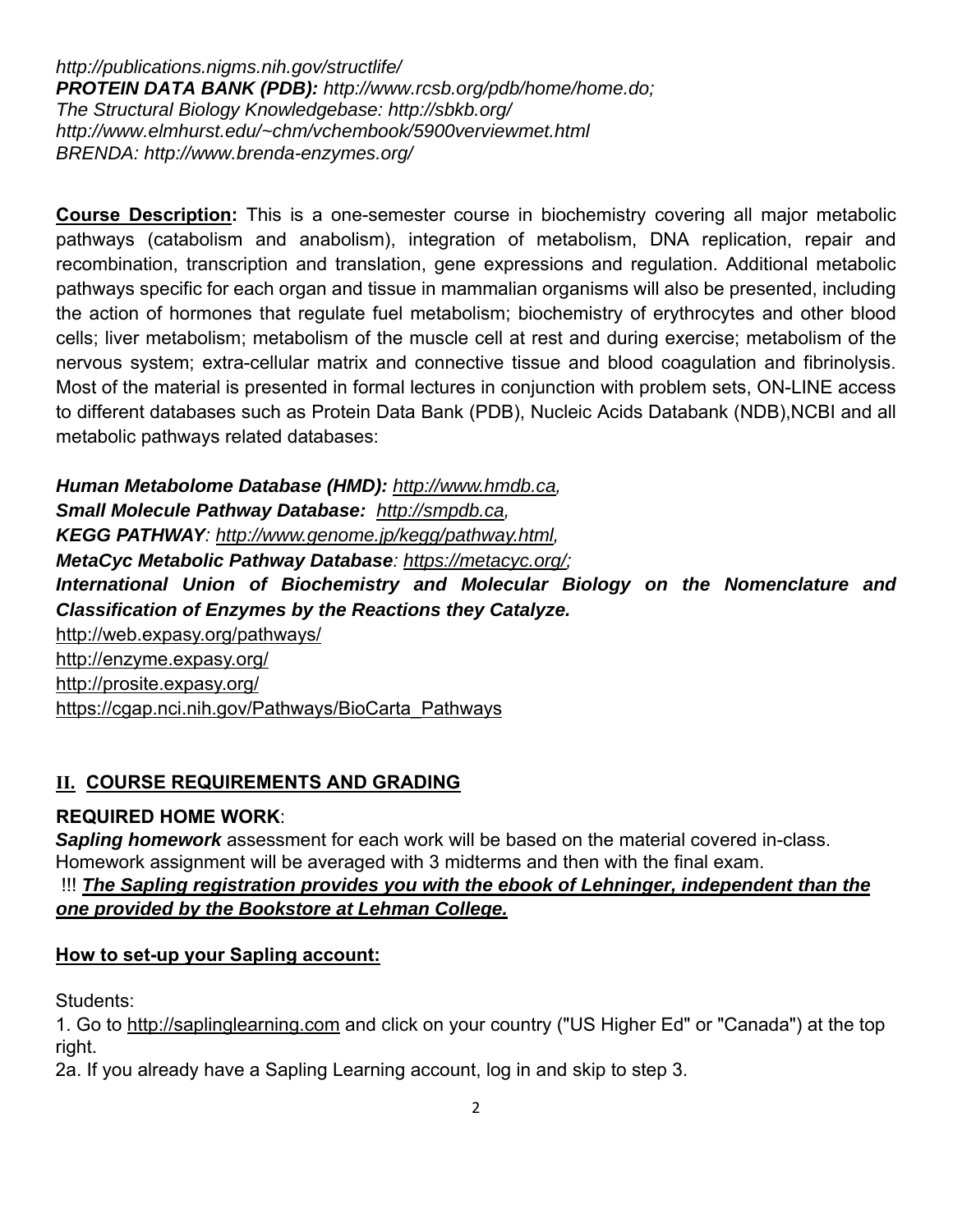2b. If you have Facebook account, you can use it to quickly create a Sapling Learning account. Click the blue button with the Facebook symbol on it (just to the left of the username field). The form will auto-fill with information from your Facebook account (you may need to log into Facebook in the popup window first). Choose a password and timezone, accept the site policy agreement, and click "Create my new account". You can then skip to step 3.

2c. Otherwise, click the "Create an Account" link. Supply the requested information and click "Create My Account". Check your email (and spam filter) for a message from Sapling Learning and click on the link provided in that email.

- 3. Find your course in the list (you may need to expand the subject and term categories) and click the link.
- 4. If your course requires a key code, you will be prompted to enter it.

5. If your course requires payment, select a payment option and following the remaining instructions. Once you have registered and enrolled, you can log in at any time to complete or review your homework assignments. During sign up or throughout the term, if you have any technical problems or grading issues, send an email to support@saplinglearning.com explaining the issue. The Sapling Learning support team is almost always faster and better able to resolve issues than your instructor.

#### **EXAMS:**

For this class there will be 3 mid-session assessments and a final exam that will contain both multiple choice and longer questions. The final grade will be established as follows:

| Mid Term Exam 1                                              | 15% |
|--------------------------------------------------------------|-----|
| Mid Term Exam 2                                              | 15% |
| Mid Term Exam 3                                              | 15% |
| Sapling Homework                                             | 20% |
| Final exam (has questions from midterm 1-3 and new material) | 20% |
| <b>Term Paper</b>                                            | 15% |
| Due date: May 25th 2018                                      |     |

**The subject of the term paper will be posted on Blackboard during the first week of classes. No make-up exams will be given.**

#### **CHE 446 course objectives:**

After successfully completing Biochemistry II (CHE 446) the student should be able to:

- 1. Comprehend fundamental concepts of biochemical energetics and metabolic pathways with a focus on the interactive nature of biological systems.
- 2. Explain how the metabolism of glucose leads ultimately to the generation of large quantities of ATP.
- 3. Describe how fats, nucleotides and amino acids are metabolized, and explain how they can be used for fuel.
- 4. Describe the structure of DNA, and explain how it carries genetic information in its base sequence.
- 5. Describe DNA replication.
- 6. Describe RNA and protein synthesis.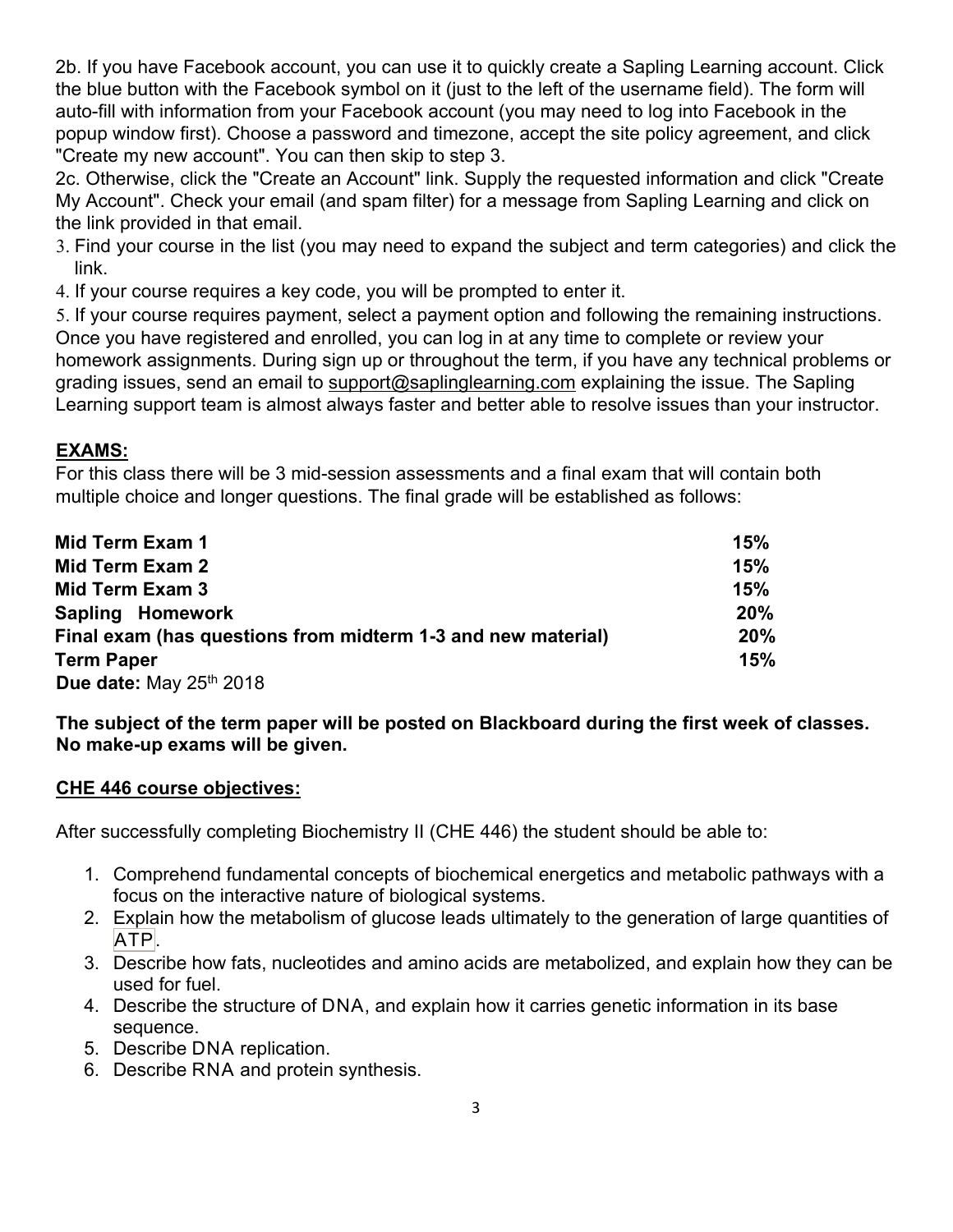- 7. Explain how protein synthesis can be controlled at the level of transcription and translation.
- 8. Summarize what is currently known about the biochemical basis of cancer.
- 9. Explain the molecular signaling pathways.
- 10. Explain the molecular biology of cell division and development, cell motility and immune defense.

# **Key Topics**

- **Weeks 1-4:** Review of major metabolic pathways and organic chemistry mechanisms of biochemical reactions (handouts on blackboard).
- Chapters 13, 14, 15: Cellular regulation of metabolism, bioenergetics and glucose metabolism: glycolysis, gluconeogenesis, glycogen breakdown and synthesis; pentose-phosphate pathway.

*Review:* biological membranes and signal transduction pathways (from Chem 444).

# **Week 4: Midterm I (1 hour 15 min hours exam) (chapters 13-15 and selected topics from biological membranes and signal transduction pathways).**

### **Weeks 5-8**:

Citric acid (TCA) cycle: Chap. 16: emphasis will be on the organic chemical transformations, and the molecular mechanisms of enzymes regulation: chemical modifications and allosteric control; anaplerotic reactions of TCA.

Lipid catabolism and biosynthesis Chap. 17 and 21: fatty acids ketone bodies and triacylglycerols (TAG) metabolism of phospholipids, glycosphingolipids and eicosanoid metabolism; cholesterol, lipoprotein and steroid metabolism.

# **Week 8: Midterm II (1 hour 15 min hours exam) (chapters 16, 17 and 21)**

# **Weeks 9-10**:

Introduction to "Nitrogen Metabolism. Amino Acids Metabolism: Catabolism and Biosynthesis. Chap. 18: emphasis will be on the organic chemical transformations, structure-function of the enzymes involved and their molecular mechanisms of regulation: chemical modifications and allosteric control.

Electron Transport Chain (ETC) and oxidative phosphorylation: Chap. 19: emphasis will be on structure-function of the proteins involved in the ETC and ATP synthesis, chemiosmotic theory and respiratory control of the oxidative phosphorylation; thermodynamic of the electron stransport reactions and ATP synthesis by F1Fo ATP synthase.